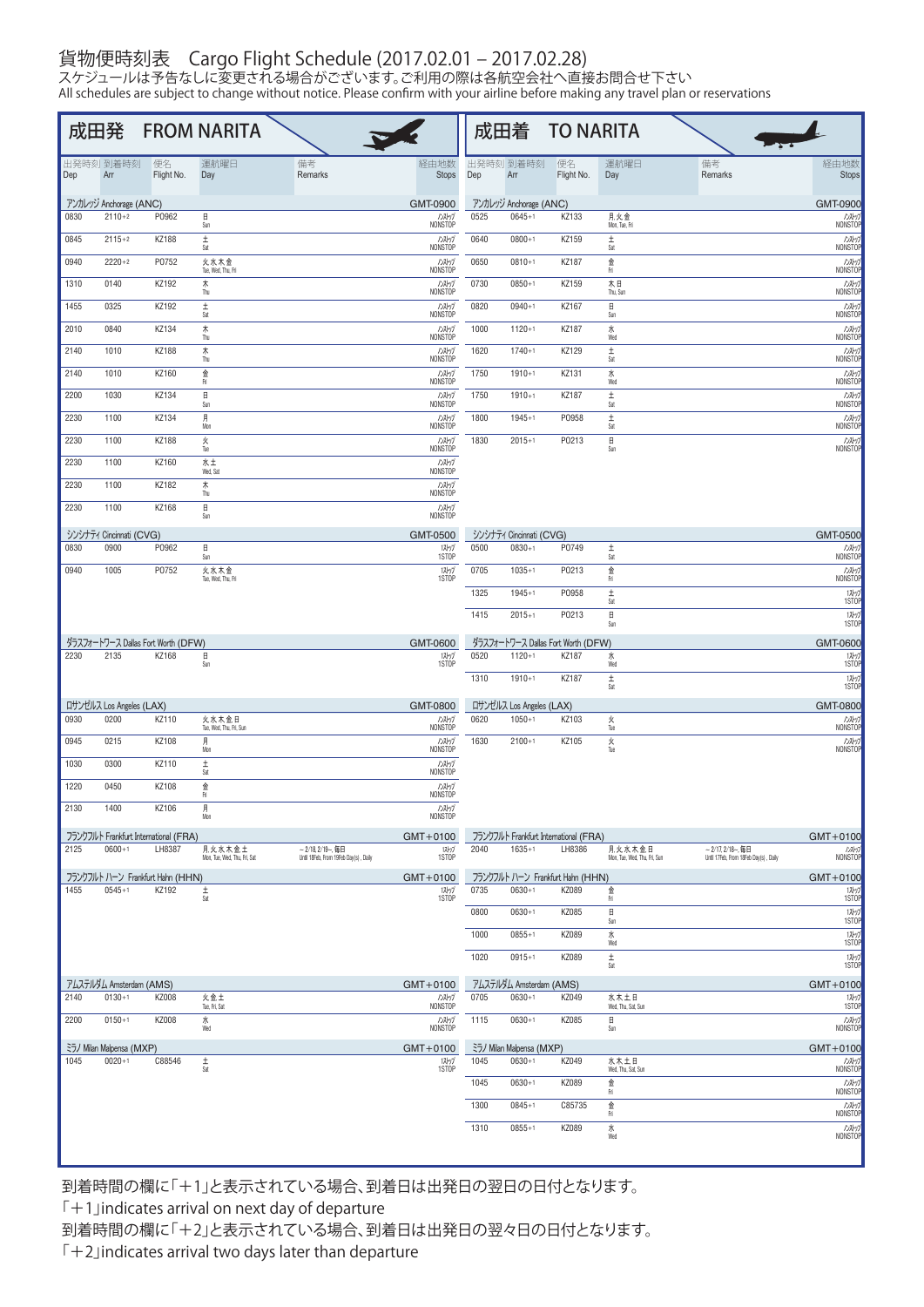|      |                            |                  | 成田発 FROM NARITA                                  |                     |                       |      |                            | 成田着 TO NARITA    |                                        |               |                         |
|------|----------------------------|------------------|--------------------------------------------------|---------------------|-----------------------|------|----------------------------|------------------|----------------------------------------|---------------|-------------------------|
| Dep  | 出発時刻 到着時刻<br>Arr           | 便名<br>Flight No. | 運航曜日<br>Day                                      | 備考<br>Remarks       | 経由地数<br><b>Stops</b>  | Dep  | 出発時刻 到着時刻<br>Arr           | 便名<br>Flight No. | 運航曜日<br>Day                            | 備考<br>Remarks | 経由地数<br><b>Stops</b>    |
|      | ミラノ Milan Malpensa (MXP)   |                  |                                                  |                     | $GMT+0100$            |      | ミラノ Milan Malpensa (MXP)   |                  |                                        |               | $GMT + 0100$            |
|      |                            |                  |                                                  |                     |                       | 1330 | $0915+1$                   | KZ089            | $\pm$<br>Sat                           |               | ルストップ<br>NONSTOP        |
|      | 上海 Shanghai Pudong (PVG)   |                  |                                                  |                     | $GMT + 0800$          |      | 上海 Shanghai Pudong (PVG)   |                  |                                        |               | $GMT + 0800$            |
| 1100 | 1330                       | KZ225            | 火水木金土日<br>Tue, Wed, Thu, Fri, Sat, Sun           |                     | ハストップ<br>NONSTOP      | 0550 | 0935                       | P0232            | Η<br>Sun                               |               | ハストップ<br>NONSTOP        |
| 1220 | 1500                       | CA1074           | 水日<br>Wed, Sun                                   |                     | ハストップ<br>NONSTOP      | 0555 | 0945                       | CA1073           | 水日<br>Wed, Sun                         |               | ルストップ<br>NONSTOP        |
| 2010 | 2245                       | NH8517           | 月, 火, 水, 木, 金, 土<br>Mon, Tue, Wed, Thu, Fri, Sat |                     | パップ<br>NONSTOP        | 0625 | 1005                       | NH8518           | 火水木金土日<br>Tue, Wed, Thu, Fri, Sat, Sun |               | ハストップ<br><b>NONSTOP</b> |
| 2125 | 2355                       | P0958            | $\boxplus$<br>Sun                                |                     | ハストップ<br>NONSTOP      | 1550 | 1945                       | KZ226            | 火水木金土日<br>Tue, Wed, Thu, Fri, Sat, Sun |               | ルストップ<br>NONSTOP        |
| 2205 | $0035 + 1$                 | P0213            | $\pm$<br>Sat                                     |                     | ハストップ<br>NONSTOP      |      |                            |                  |                                        |               |                         |
| 2210 | $0040 + 1$                 | KZ227            | 火水木日                                             |                     | ハストップ                 |      |                            |                  |                                        |               |                         |
| 2230 | $0105 + 1$                 | KZ227            | Tue, Wed, Thu, Sun<br>金                          |                     | NONSTOP<br>ハストップ      |      |                            |                  |                                        |               |                         |
| 2230 | $0110+1$                   | NH8415           | Fri<br>$\boxplus$                                |                     | NONSTOP<br>ハストップ      |      |                            |                  |                                        |               |                         |
|      |                            |                  | Sun                                              |                     | <b>NONSTOP</b>        |      |                            |                  |                                        |               |                         |
| 1930 | 青島 Qingdao (TAO)<br>2205   | NH8505           | 火木金                                              |                     | $GMT + 0800$<br>ハストリフ | 0915 | 青島 Qingdao (TAO)<br>1310   | NH8468           | 月<br>Mon                               |               | $GMT + 0800$<br>ルストップ   |
|      |                            |                  | Tue, Thu, Fri                                    |                     | NONSTOP               | 0915 | 1310                       | NH8506           | 火水木金土日                                 |               | NONSTOP<br>ルストップ        |
|      |                            |                  |                                                  |                     |                       |      |                            |                  | Tue, Wed, Thu, Fri, Sat, Sun           |               | NONSTOP                 |
| 1100 | 厦門 Xiamen (XMN)<br>1455    | NH8515           | 火木金日                                             |                     | $GMT + 0800$<br>ハストップ | 1625 | 厦門 Xiamen (XMN)<br>2100    | NH8516           | 火木金日                                   |               | $GMT + 0800$<br>ルストップ   |
| 2010 | $0005 + 1$                 | NH8527           | Tue, Thu, Fri, Sun<br>月.水土                       |                     | NONSTOP<br>ハストップ      |      |                            |                  | Tue, Thu, Fri, Sun                     |               | NONSTOP                 |
|      |                            |                  | Mon, Wed, Sat                                    |                     | NONSTOP               |      |                            |                  |                                        |               |                         |
| 0820 | 杳港 Hong Kong (HKG)<br>1455 | CX005            | 火水木金日                                            |                     | $GMT + 0800$<br>12/7  | 0815 | 香港 Hong Kong (HKG)<br>1305 | NH8514           | 火水木金土日                                 |               | $GMT + 0800$<br>ルストップ   |
|      | 1230                       |                  | Tue, Wed, Thu, Fri, Sun                          |                     | 1STOP                 | 1430 | 1905                       | KZ208            | Tue, Wed, Thu, Fri, Sat, Sun           |               | NONSTOP                 |
| 0820 |                            | CX005            | $\pm$<br>Sat                                     | $2/4-$<br>From 4Feb | ハストグ<br>NONSTOP       |      |                            |                  | 月,水日<br>Mon, Wed, Sun                  |               | ハストップ<br>NONSTOP        |
| 1000 | 1405                       | P0749            | $\boxplus$<br>Sun                                |                     | ハストップ<br>NONSTOP      |      |                            |                  |                                        |               |                         |
| 1030 | 1410                       | GG8801           | 木日<br>Thu, Sun                                   |                     | ハストリフ<br>NONSTOP      |      |                            |                  |                                        |               |                         |
| 1420 | 1845                       | NH8513           | $\boxplus$<br>Sun                                |                     | ハストップ<br>NONSTOP      |      |                            |                  |                                        |               |                         |
| 1810 | 2240                       | NH8513           | 月<br>Mon                                         |                     | ハストリフ<br>NONSTOP      |      |                            |                  |                                        |               |                         |
| 2115 | $0110+1$                   | KZ203            | 毎日<br>Daily                                      |                     | ハストグ<br>NONSTOP       |      |                            |                  |                                        |               |                         |
| 2130 | $0125 + 1$                 | LD209            | 月火水木金土<br>Mon, Tue, Wed, Thu, Fri, Sat           |                     | ハストップ<br>NONSTOP      |      |                            |                  |                                        |               |                         |
|      | 台北 Taipei (TPE)            |                  |                                                  |                     | $GMT + 0800$          |      | 台北 Taipei (TPE)            |                  |                                        |               | $GMT + 0800$            |
| 0820 | 1120                       | CX005            | 火水木金日<br>Tue, Wed, Thu, Fri, Sun                 |                     | ハストップ<br>NONSTOP      | 0925 | 1325                       | NH8442           | 火水木金土日<br>Tue, Wed, Thu, Fri, Sat, Sun |               | ハストップ<br>NONSTOP        |
| 0840 | 1140                       | KZ241            | $\Box$<br>Sun                                    |                     | ハストップ<br>NONSTOP      | 1330 | 2000                       | KZ842            | $\Box$<br>Sun                          |               | 12-57<br>1STOP          |
| 0905 | 1205                       | KZ241            | 木<br>Thu                                         |                     | ハストップ<br>NONSTOP      | 1400 | 1800                       | CI5706           | 木金土<br>Thu, Fri, Sat                   |               | ルストップ<br>NONSTOP        |
| 1000 | 1250                       | CI5705           | 火水<br>Tue, Wed                                   |                     | ハストップ<br>NONSTOP      | 1405 | 1805                       | KZ242            | 木<br>Thu                               |               | ルストップ<br><b>NONSTOP</b> |
| 1750 | 2100                       | P0215            | $\pm$                                            |                     | ハストップ<br>NONSTOP      |      |                            |                  |                                        |               |                         |
| 1925 | 2240                       | NH8441           | Sat<br>火水木金土日                                    |                     | ハストップ                 |      |                            |                  |                                        |               |                         |
| 2030 | 2320                       | CI5705           | Tue, Wed, Thu, Fri, Sat, Sun<br>木金土              |                     | NONSTOP<br>ハストップ      |      |                            |                  |                                        |               |                         |
|      |                            |                  | Thu, Fri, Sat                                    |                     | NONSTOP               |      |                            |                  |                                        |               |                         |
| 0810 | ソウル Seoul (ICN)<br>1030    | 0Z197            | 水日                                               |                     | $GMT + 0900$<br>ハストップ | 0755 | ソウル Seoul (ICN)<br>1015    | P0231            | 火                                      |               | $GMT + 0900$<br>ハストップ   |
| 1010 | 1245                       | P0213            | Wed, Sun<br>木金 土                                 |                     | NONSTOP<br>ハストップ      | 0930 | 1145                       | NH8476           | Tue<br>火水木金土日                          |               | NONSTOP<br>ハストップ        |
| 1315 | 1555                       | NH8475           | Thu, Fri, Sat<br>$\Box$                          |                     | NONSTOP<br>ハストップ      | 1305 | 1525                       | <b>KE551</b>     | Tue, Wed, Thu, Fri, Sat, Sun<br>$\pm$  |               | NONSTOP<br>ルストップ        |
| 1505 | 1735                       | 0Z1816           | Sun<br>$\boxplus$                                |                     | NONSTOP<br>ハストグ       | 1330 | 1550                       | <b>KE551</b>     | Sat<br>火水木金日                           |               | NONSTOP<br>ルストップ        |
| 1820 | 2115                       | <b>KE552</b>     | Sun<br>火水木金土日                                    |                     | NONSTOP               | 1825 | 2040                       | NH8474           | Tue, Wed, Thu, Fri, Sun<br>Η           |               | NONSTOP                 |
|      |                            |                  | Tue, Wed, Thu, Fri, Sat, Sun                     |                     | ハストグ<br>NONSTOP       |      |                            |                  | Sun                                    |               | TO ANT                  |
| 1910 | 2140                       | <b>RU792</b>     | $\boxplus$<br>Sun                                |                     | ハストップ<br>NONSTOP      |      |                            |                  |                                        |               |                         |
| 1935 | 2220                       | P0232            | $\boxplus$<br>Sun                                |                     | ハストップ<br>NONSTOP      |      |                            |                  |                                        |               |                         |
| 2000 | 2230                       | 0Z1816           | 月火水木金土<br>Mon, Tue, Wed, Thu, Fri, Sat           |                     | ハストップ<br>NONSTOP      |      |                            |                  |                                        |               |                         |
| 2005 | 2245                       | NH8475           | 月,火,水,太,金,土<br>Mon, Tue, Wed, Thu, Fri, Sat      |                     | ハストップ<br>NONSTOP      |      |                            |                  |                                        |               |                         |
| 2120 | 2350                       | <b>RU492</b>     | ★<br>Thu                                         |                     | ハストップ<br>NONSTOP      |      |                            |                  |                                        |               |                         |

到着時間の欄に「+1」と表示されている場合、到着日は出発日の翌日の日付となります。

「+1」indicates arrival on next day of departure

到着時間の欄に「+2」と表示されている場合、到着日は出発日の翌々日の日付となります。

 $\sqrt{+2}$  indicates arrival two days later than departure